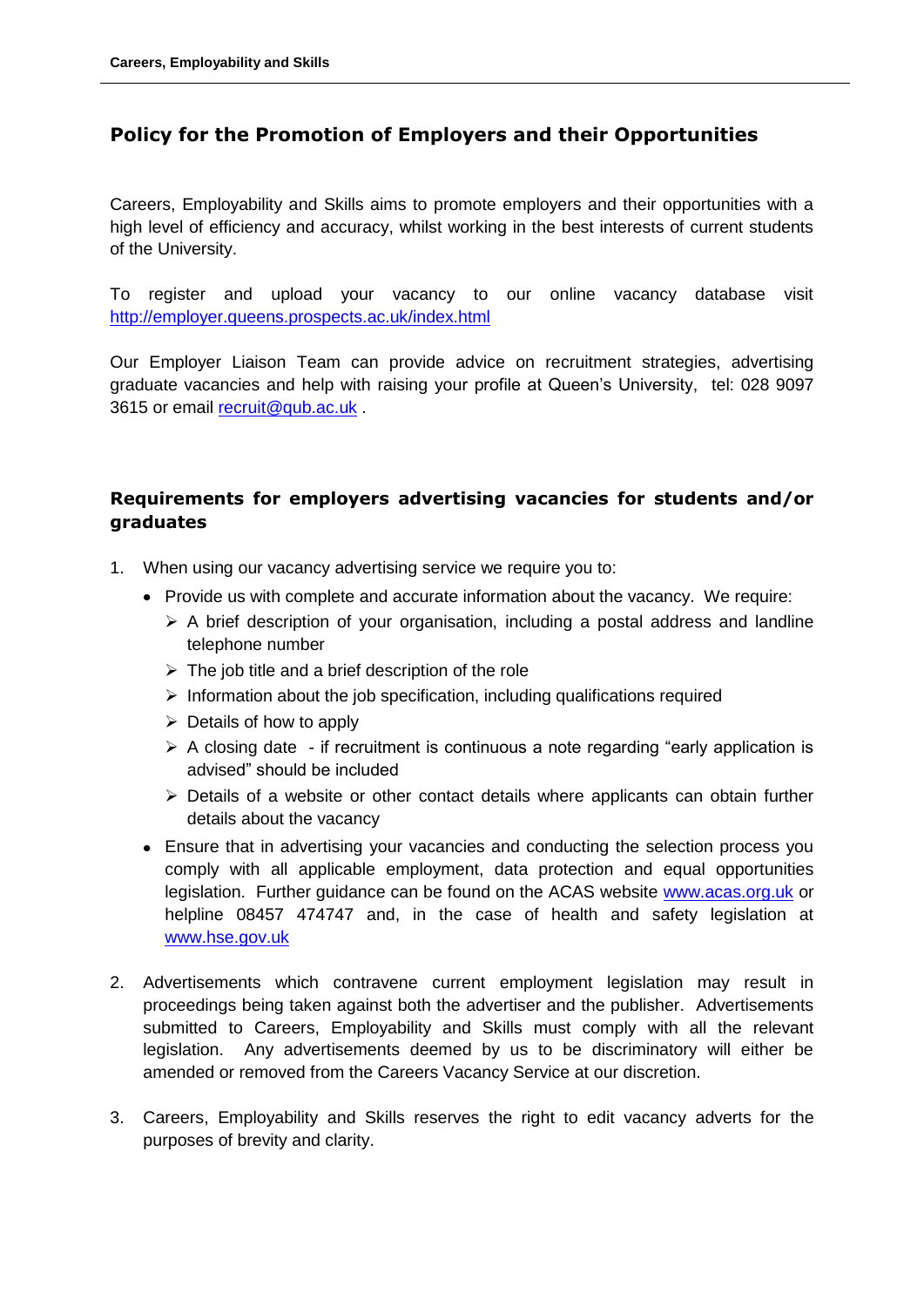- 4. Careers, Employability and Skills has no obligation to promote organisations and opportunities and reserves the right to decline to advertise vacancies which it reasonably believes not to be in the best interests of either students, graduates or the University. In particular, this will usually include vacancies which:
	- Promote or endorse illegal activity
	- Require an unreasonable financial outlay by the applicant
	- Are connected with a 'pyramid' , 'network' (or similar style) selling scheme
	- Involve writing academic course-related materials which may be used by other students
	- Require the taking of medication or other forms of treatment, such as participating in drugs trials
	- Are salaried positions which do not pay an hourly rate that meets the national minimum wage
	- Are unpaid positions lasting more than one month, excluding those from registered charities and voluntary organisations and those that constitute part of a sandwich course.
	- May directly or indirectly discriminate against candidates on the basis of race, colour, nationality, ethnic or national origin, religion or belief, disability, sex, any gender reassignment sexual orientation or age. In general, requests for photos of applicants at the time of application are not permitted. Examples of wording to avoid in adverts includes: recent (graduate or experience), mature, energetic, young, dynamic, youthful, single, bubbly, strong, delicate, mobile, seasoned, native speaker/mother tongue. Advertisers must also justify any requirement for applicants to hold a driving licence. Further guidance can be found via the ACAS website [www.acas.org.uk](http://www.acas.org.uk/) or helpline 08457 474747. To avoid any misunderstanding, Queen's University does not accept any liability whatsoever which may arise out of the content of any job advert.
- 5. Careers, Employability and Skills is not responsible for checking or verifying that individual applicants are legally entitled to work in the United Kingdom and does not accept any liability whatsoever in this regard. It is the sole responsibility of the individual employer to carry out all necessary checks to ensure that an individual is legally entitled to work in the United Kingdom. In general:
	- Non-EEA nationals are generally entitled to work up to 20 hours per week during term-time and full-time during vacations, whilst studying in the UK. For more information see: [http://www.ukcisa.org.uk/student/working\\_during.php](http://www.ukcisa.org.uk/student/working_during.php)
	- Non-EEA nationals, for information on working entitlement after completing their students please see<http://www.ukba.homeoffice.gov.uk/visas-immigration/working/> or <http://www.ukcisa.org.uk/>
- 6. Vacancy entries submitted by recruitment agencies, on behalf of clients, will only be advertised where the client name is supplied. Where this needs to be kept confidential from students and graduates, an advertisement may be placed under the name of the agency.
- 7. The contact details submitted by employers will be kept confidential by Careers, Employability and Skills but may be used by the University for other purposes such as partner initiatives.
- 8. Careers, Employability and Skills does not recommend individual students and graduates apply to a particular employer or for individual jobs advertised nor does it provide employers with details of students and graduates who may be suitable for particular posts.